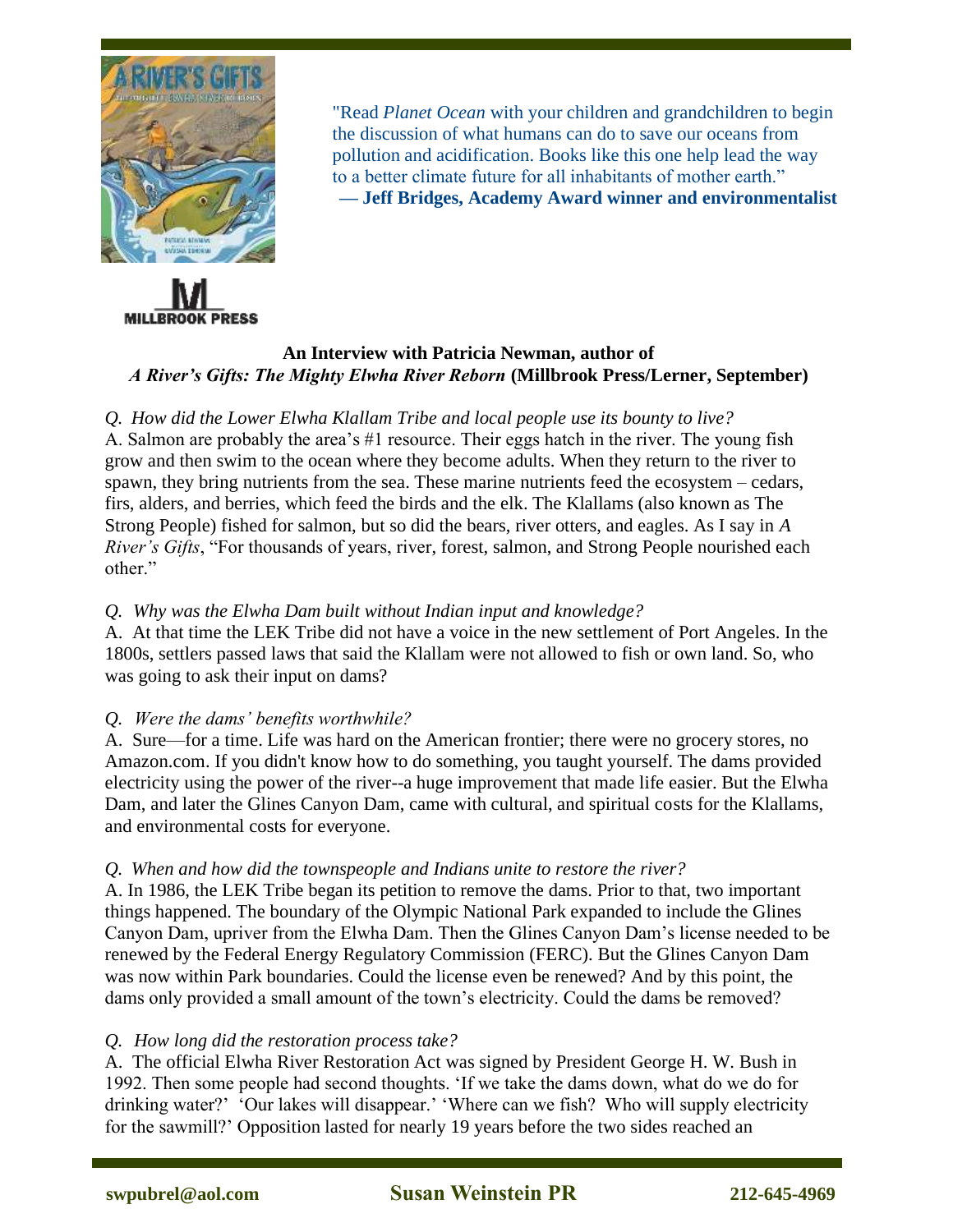agreement. Finally on June 1, 2011, the Elwha and Glines Canyon Dams officially powered down and demolition began.

 $\overline{a}$ 

## *Q. Did restoration benefit people? What about the salmon?*

A. Three days after the dams were removed one lone Chinook salmon swam past the former damsites. More fish return every year. The river is recovering. It flows free and wild and is almost exclusively protected by the park. If we step out of the way, nature will do what it's always done. Once again river, forest, salmon, and the people nourish each other.

## *Q. Are there roles for young people and schools in the process of restoring natural places, like a whole river ecosystem?*

A. The first step is education. Everyone lives in a river basin. Young people can investigate, learn its name, the plants and animals in the habitat, and how humans affect the river. Talk to scientists who study the river. Are there citizen science projects to get involved in? Can you make a difference for one animal or fish that uses the river? Establish a Green Team or a Blue Crew dedicated to saving our planet one local project at a time.

### *Q. Can restoration of ecosystems affect climate change?*

A. Yes. If we restore ecosystems, they begin to function as designed. They sequester carbon from the environment. They sustain the plants and animals within it. But that doesn't mean we're off the hook. We need to reduce the amount of fossil fuels we burn.

### *Q. How does this book relate to STEM studies in school?*

A. The Elwha Dam was an engineering marvel in 1910. How was a wild river harnessed to produce electricity? And how did the workers build it? Before the dams were removed, scientists studied the river's flow, how fast sediment traveled, and how different animals used the habitat. Any one of those topics could inspire a STEM investigation. Kids can also make a stream table with some aluminum pans, sand, and a bottle of water. As the water flows down the stream table, kids will see how geography determines the river's path.

# *Q. Is this book different from many "picture books" for the range of 8 to 12?*

A. Today's nonfiction for children is amazing in its depth, breadth, and variety of formats. Most of us don't know that nearly 2,000 US dams have been removed to restore free-flowing rivers. *A River's Gifts* tells one of these relatively unknown stories of hope and cooperation. Natasha Donovan's illustrations are rich in color and movement. Natasha is Métis and lives in northern Washington. Like the Klallam Tribe, the area is in her blood. Her illustrations feel like home.

### *Q. What kind of knowledge do you hope kids will gain from A River's Gifts and your other books?*

A. Connection. Most of us don't live as close to nature as the Lower Elwha Klallam Tribe and as a result forget its benefits. But they exist whether we see them or not. In *A River's Gifts* I want to inspire readers to see and understand how nature impacts their lives.

#### *Q. Are you a climate activist? How is education pivotal in that mission?*

A. Yes. Climate change is not up for debate. It's here, and manifests itself in warming ocean and air temperatures, raging wildfires, catastrophic rains, rising seas, and melting sea ice. We must understand that our actions have consequences and to repair the damage we've done we must understand our relationship to nature. Which is why I write the books I do.